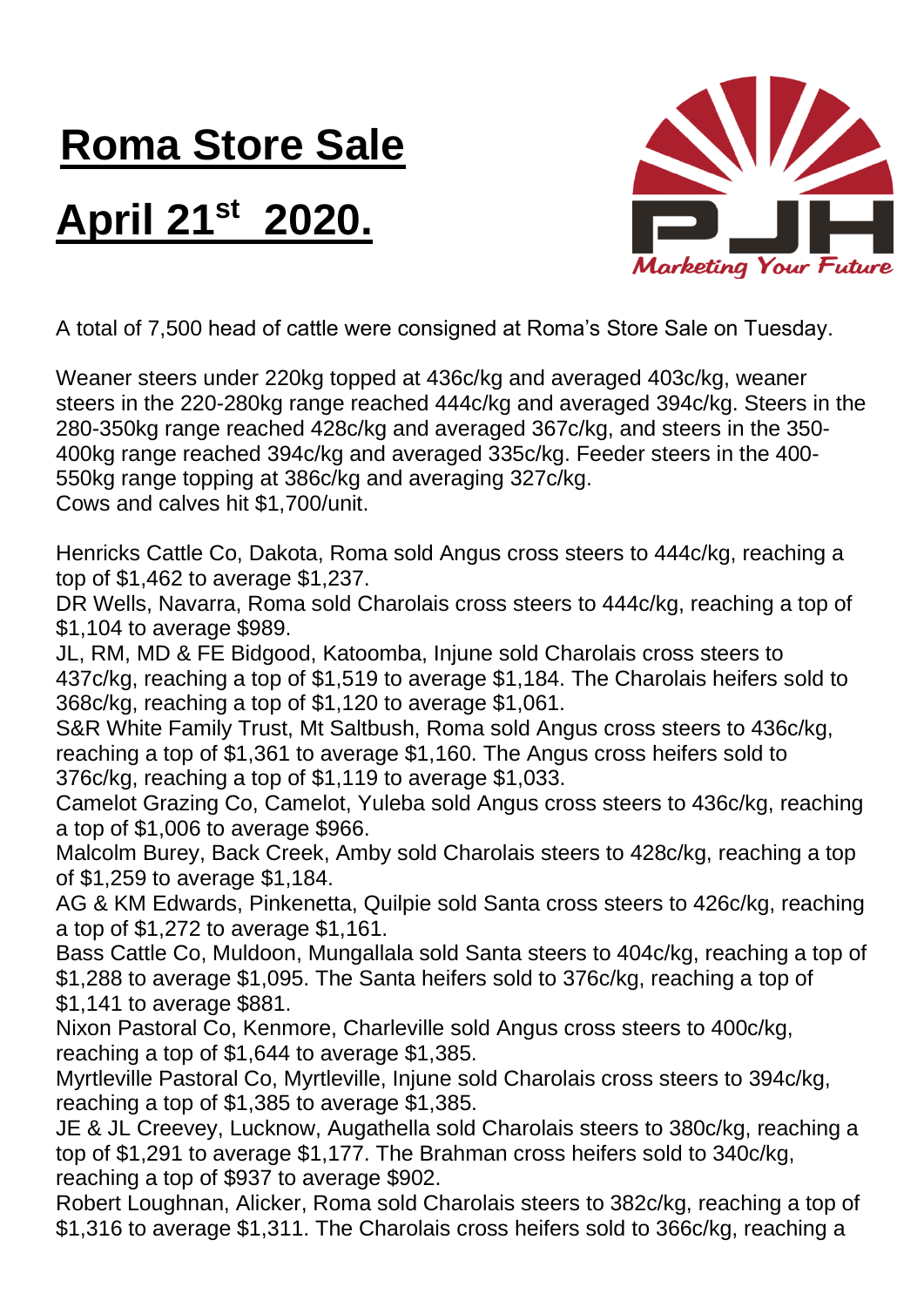top of \$1,270 to average \$1,236.

Alderley Past Co, Alderley, Boulia sold Charbray steers to 356c/kg, reaching a top of \$1,268 to average \$1,092. The Charbray heifers sold to 332c/kg, reaching a top of \$1,262 to average \$949.

Yorkaringa Farming Trust, Yorkaringa, Wallumbilla sold Droughtmaster cross steers to 340c/kg, reaching a top of \$1,389 to average \$1,389.

WT & JA Harris, Quebec, Roma sold Angus steers to 336c/kg, reaching a top of \$1,558 to average \$1,531.

Heifers under 220kg topped at 378c/kg and averaged 330c/kg, while heifers in the 220-280kg range topped at 380c/kg and averaged 316c/kg. Heifers in the 280- 350kg range topped at 378/kg, averaging 309c/kg. Heifers in the 350-450kg range topped at 378c/kg, averaging 293c/kg.

Renee Richardson, Nimity, Roma sold Angus cross heifers to 380c/kg, reaching a top of \$964 to average \$964.

Le-Anne Whitton, Myrtleville, Injune sold Charolais cross heifers to 378c/kg, reaching a top of \$1,352 to average \$1,303.

IC Jackson, Elavirem, Injune sold Charolais cross heifers to 373c/kg, reaching a top of \$1,089 to average \$1,076.

Derbyshire Downs Pastoral Co, Derbyshire Downs, Augathella sold Charolais cross heifers to 358c/kg, reaching a top of \$1,384 to average \$1,269.

AW & E Forster, Belfield Station, Winton sold Charolais cross heifers to 336c/kg, reaching a top of \$1,190 to average \$1,092.

Cows in the 300-400kg range reached 223c/kg and averaged 182c/kg, while cows in the 400kg-500kg range reached 259c/kg and averaged 228c/kg. Cows over 500kg topped at 255c/kg, averaging 240c/kg.

Dart Pastoral Co, Keen Gea, Torrens Creek sold Droughtmaster cross cows to 255c/kg, reaching a top of \$1,397 to average \$1,215.

Dalco Pastoral, Sugarloaf, Wallumbilla sold Santa cross cows to 246c/kg, reaching a top of \$1,562 to average \$1,435.

## *Next week PJH sell 4 th position*